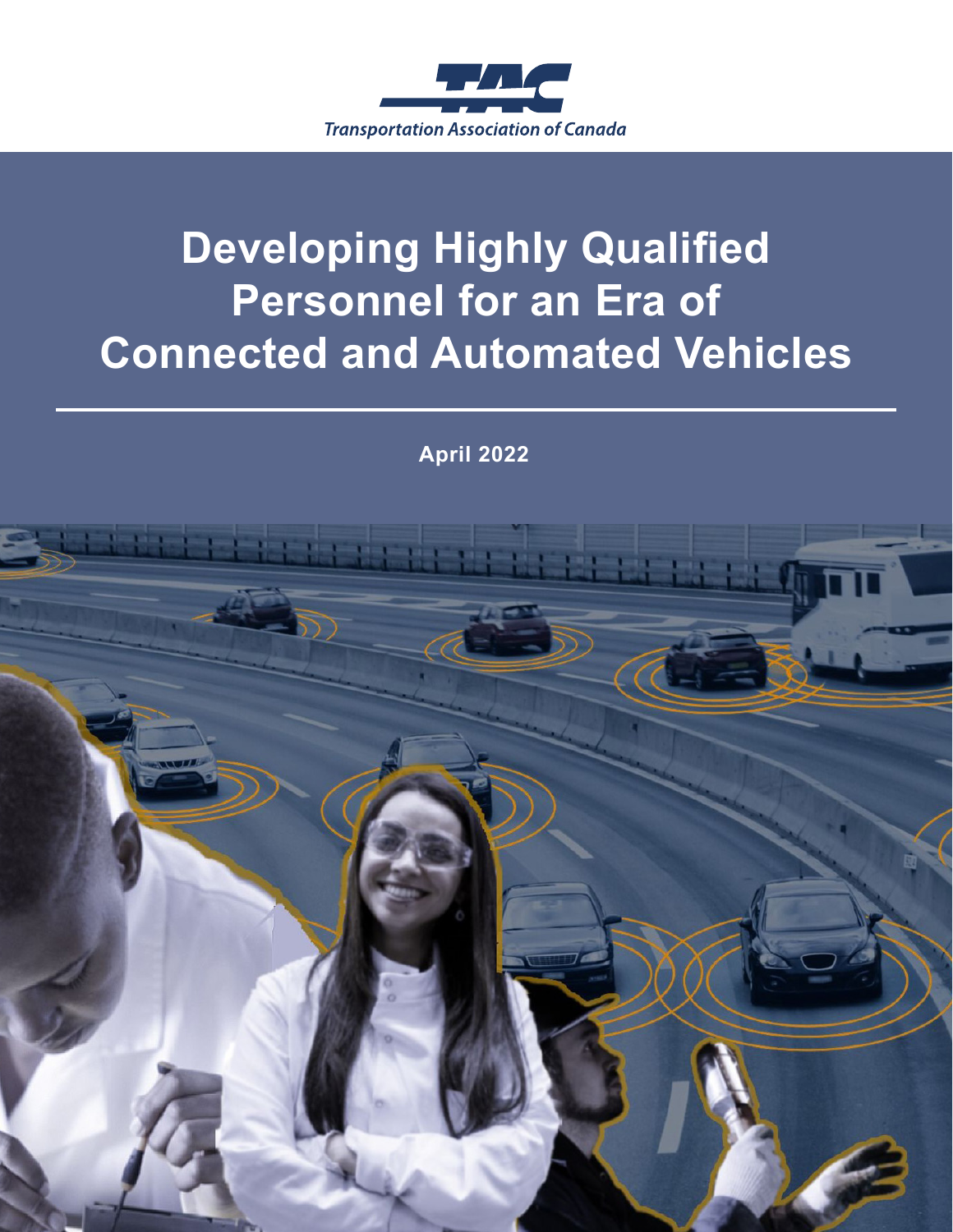

#### **DISCLAIMER**

This document is not intended to be used as a basis for establishing civil liability.

The material presented in this text was carefully researched and presented. However, no warranty expressed or implied is made on the accuracy of the contents or their extraction from reference to publications; nor shall the fact of distribution constitute responsibility by TAC or any researchers or contributors for omissions, errors or possible misrepresentations that may result from use or interpretation of the material contained herein.

Information within this report should be considered in the context of local legislation, regulation and policy.

© 2022 Transportation Association of Canada 401-1111 Prince of Wales Drive Ottawa, ON | K2C 3T2 Tel. (613) 736-1350 | Fax (613) 736-1395 [www.tac-atc.ca](http://www.tac-atc.ca/)

ISBN# 978-1-55187-713-6 TAC Publication Code: PTM-DHQP-E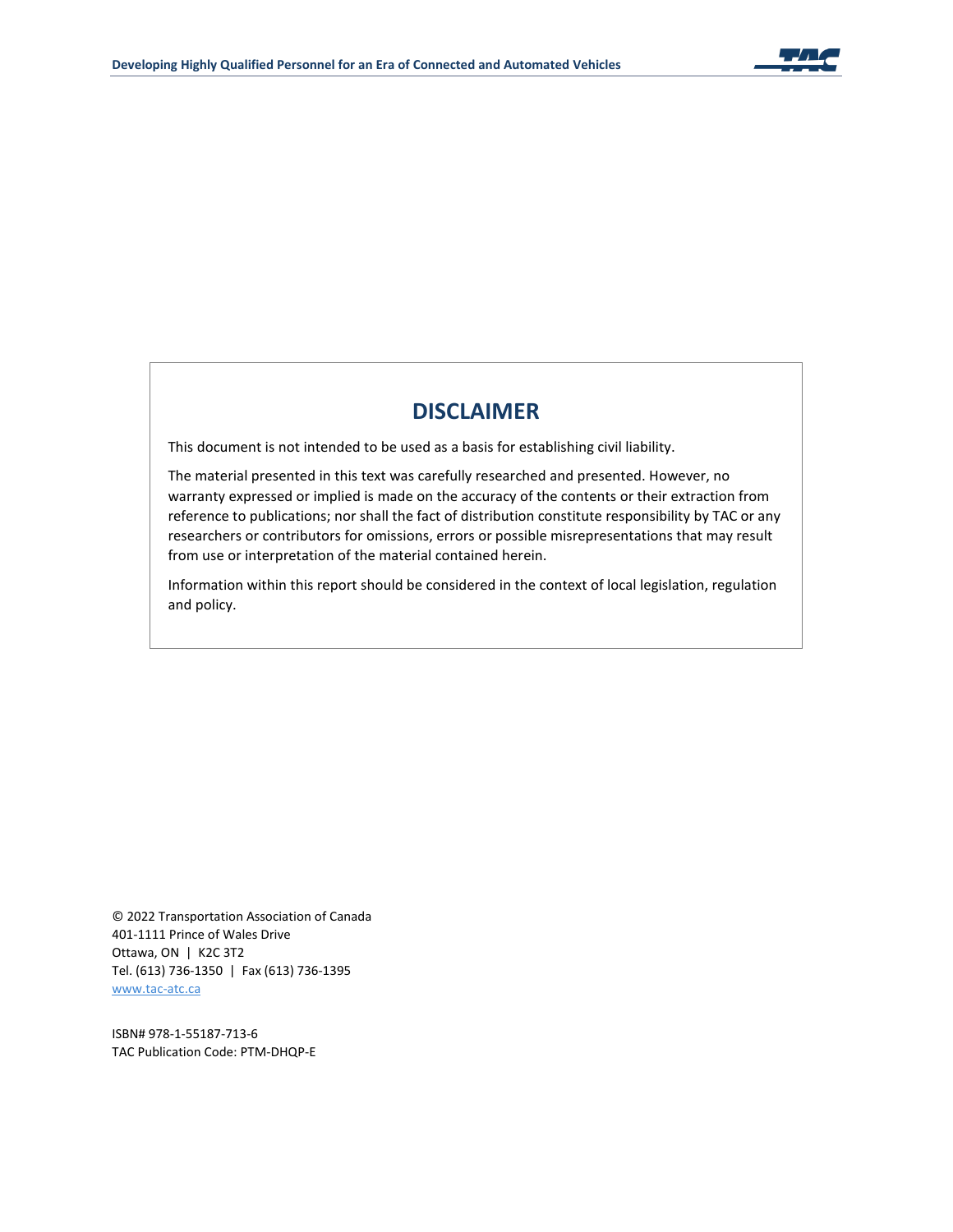

## **Table of contents**

| 2. |  |  |
|----|--|--|
|    |  |  |
|    |  |  |
|    |  |  |
|    |  |  |
| 3. |  |  |
|    |  |  |
|    |  |  |
|    |  |  |
|    |  |  |
|    |  |  |
| 4. |  |  |
|    |  |  |
|    |  |  |
|    |  |  |
| 5. |  |  |
|    |  |  |
|    |  |  |
|    |  |  |